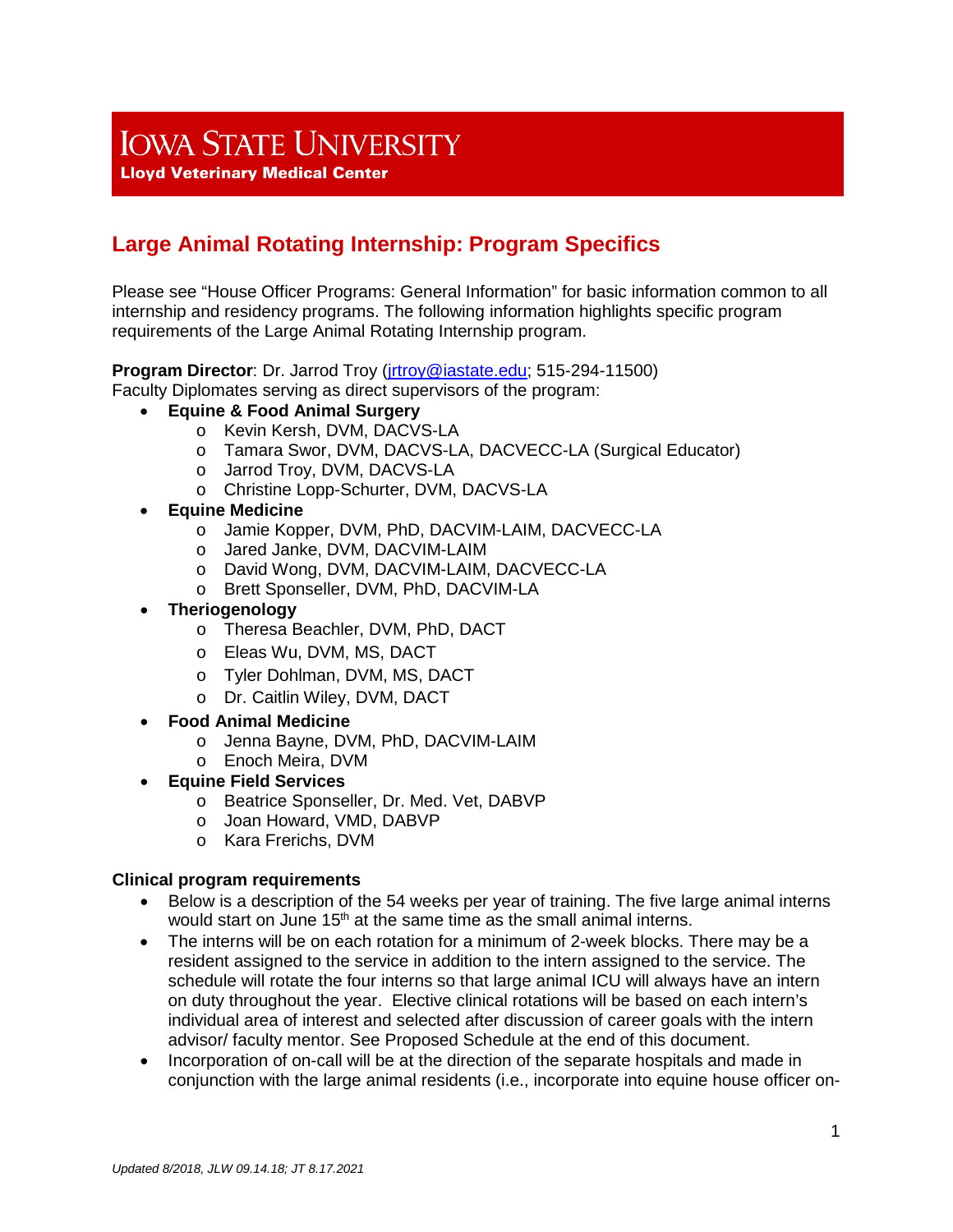call schedule while on equine hospital rotations; incorporate into food animal hospital house officer on-call schedule when on food animal rotations).

- For the first 2 months, the large animal intern will not have primary emergency duty, but rather will attend emergency cases with the on-call large animal resident and/or faculty member. After the initial 2 months, the intern will be expected to take primary call for the service to which they are currently scheduled, if the service is comfortable with the interns' current clinical competence. The intern must call the faculty member on-call for that service for all emergencies to notify them of any incoming emergency cases and consult with them throughout the initial work-up and treatment plan phase.
- The intern will not be scheduled for emergency duty on weekends wherein they are the supervising veterinarian in Large Animal ICU, however will have the opportunity to assist other house officers with incoming emergency cases, given that oversight of large animal ICU responsibilities are managed.

| Intern Schedule 54 Weeks 2021-2022 |                                                    |  |  |  |  |  |  |
|------------------------------------|----------------------------------------------------|--|--|--|--|--|--|
| 10 weeks                           | <b>Equine Surgery</b>                              |  |  |  |  |  |  |
| 10 weeks                           | <b>Equine Medicine</b>                             |  |  |  |  |  |  |
| 10 weeks                           | Agricultural Animal Medicine & Surgery             |  |  |  |  |  |  |
| 10 weeks                           | Large Animal ICU                                   |  |  |  |  |  |  |
| 4 weeks                            | Equine/Food Animal Theriogenology                  |  |  |  |  |  |  |
| 2 weeks                            | Anesthesia                                         |  |  |  |  |  |  |
| 2 weeks                            | <b>Equine Field Service</b>                        |  |  |  |  |  |  |
| 2 weeks                            | Elective/Research                                  |  |  |  |  |  |  |
| 2 weeks                            | Radiology<br>Farrier                               |  |  |  |  |  |  |
| 2 weeks                            | Vacation, interviews, or additional elective weeks |  |  |  |  |  |  |
| 1 week                             | Orientation                                        |  |  |  |  |  |  |

## **Seminar/Rounds requirements**

| <b>Rounds type</b>                  | <b>Frequency</b> | Day/Time                      | <b>Commitment</b> |  |
|-------------------------------------|------------------|-------------------------------|-------------------|--|
| <b>HO Seminar/Case Presentation</b> | Weekly           | Thursdays @ 8am               | Required          |  |
| Large Animal Intern Education       | Bi-monthly       | September-January             | Required          |  |
| Rounds                              |                  |                               |                   |  |
| Journal Club (per service)          | Monthly          | Tuesdays @ 8am                | Required          |  |
| Textbook Review (per service)       | Per service      |                               | Required          |  |
| Radiology-Pathology (RadPath)       | Per service      |                               | Encouraged        |  |
| <b>Rounds</b>                       |                  |                               |                   |  |
| Morbidity & Mortality Rounds        | Monthly          | 4 <sup>th</sup> Tuesday @ 8am | Not required      |  |
| <b>ECG Rounds</b>                   | Monthly          | 2 <sup>nd</sup> Tuesday @ 8am | Not required      |  |
| <b>SAIM Book Club</b>               | Monthly          | 4 <sup>th</sup> Weds @ 8am    | Not required      |  |
| <b>ECC Service Rounds</b>           | Weekly           | Fridays @ 9am                 | Not required      |  |
| <b>Student Grand Rounds</b>         | Weekly           | Wednesdays @ 3pm              | Not required      |  |
|                                     | Weekly           | Fridays @ 8am                 | Not required      |  |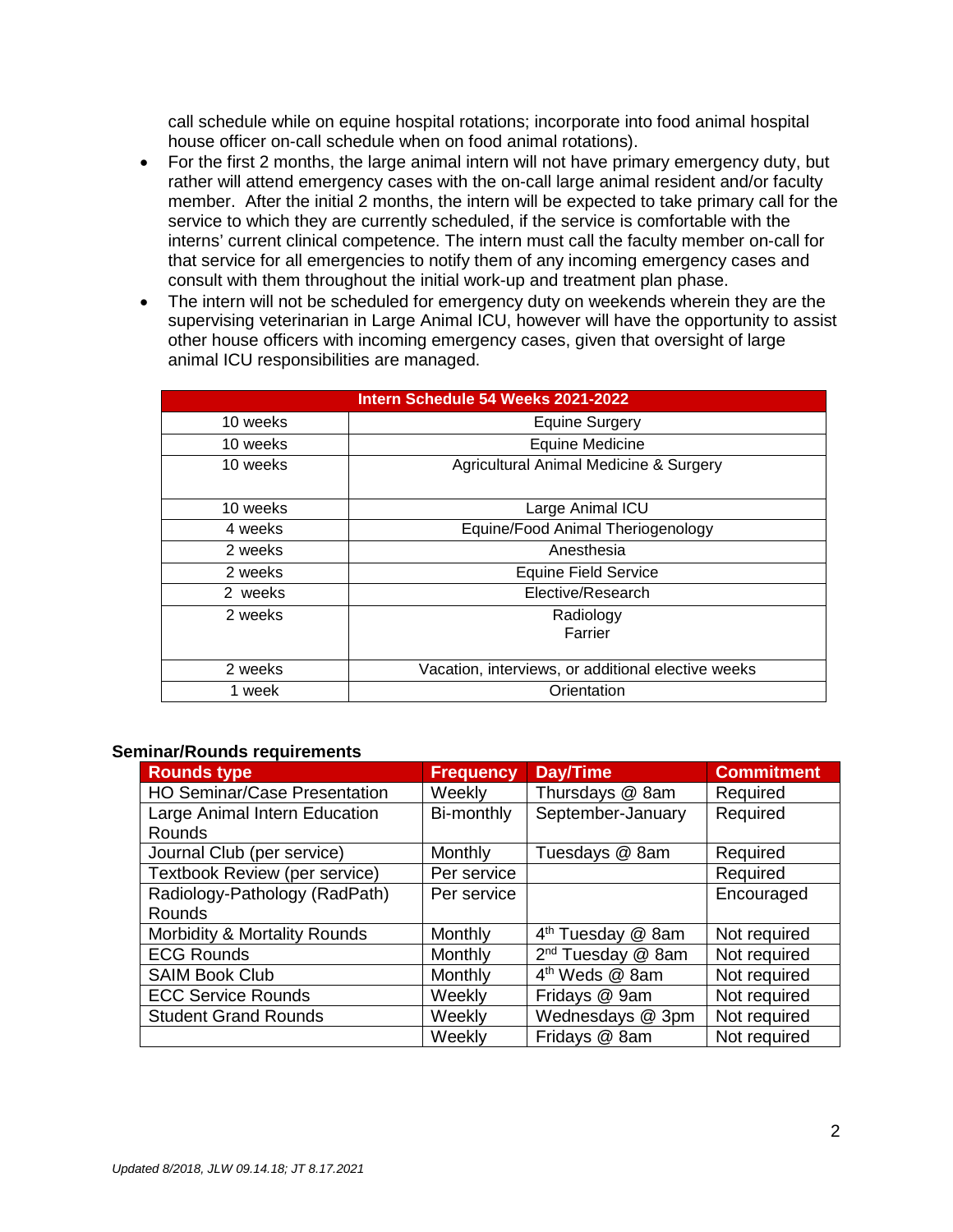**Other program specifics that differ from ISU-CVM "House Officer Programs: General Information"** 

- **Detailed Large Animal Rotating Intern Schedule** (see template on next page)
	- o Five rotating large animal intern DVMs.
	- o Each rotation will be for two week rotation intervals.
	- o Each intern will rotate through the entire schedule once every six weeks.
- **Five separate rotations will occur simultaneously for the five large animal interns (1 intern per rotation):**
	- o Large Animal Emergency & Critical Care / ICU Rotation
		- Supervising DVM in the large animal hospital after normal work hours, critical team member for all after-hours admitted emergencies
	- o Equine Rotation #1
		- Intern will be dedicated to one of: Equine Medicine, Equine Surgery, Equine Theriogenology, Equine Field Service or Elective Rotation
	- o Food Animal Rotation
		- Intern will be dedicated to one of: Food Animal Medicine/Surgery, or Food Animal Theriogenology
	- o Equine Rotation #2
		- Intern will be dedicated to one of: Equine Medicine, Equine Surgery, Equine Theriogenology, Equine Field Service or Elective Rotation
	- $\circ$  Interns on Equine Rotation #1 or Equine Rotation #2 will have Large Animal ICU duties required on weekends, as outline in the schedule. As such, select weekdays will be protected as days off in lieu of increased weekend responsibilities.
	- o Vacation will be taken during allocated Equine Surgery weeks, wherein no Large Animal ICU obligations are assigned for the intern.
	- o An intern will have two out of four weekends per month scheduled for ICU on call as needed. Arrangements can be made prior to scheduled coverage if absences need to be arranged. Emergency absences should be discussed as early as possible with the rotation attending and intern program director.